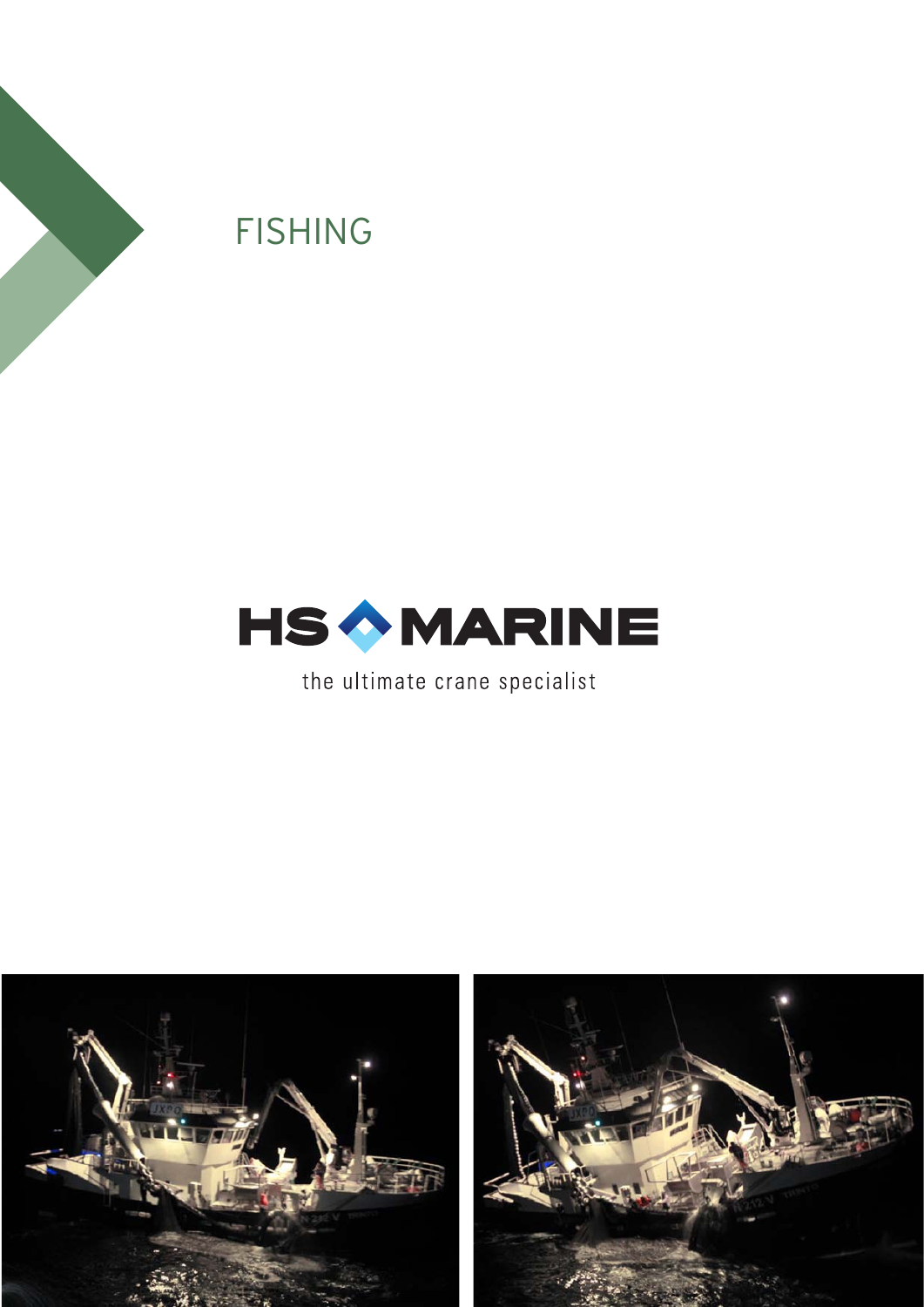## **RELIABILITY**

The fishing deck environment demands equipment of the highest level of quality to ensure reliable operations. HS.Marine design focus is RELIABILITY, combined with easy and low maintenance.

All components have been designed and selected to guarantee world wide availability, easy inspection, low maintenance and easy service. The quality of our components, the quality of our design, our obsession to detail, and our tough testing, make our cranes THE RELIABLE SOLUTION.

Ž

 $\overline{11}$ 

Our cranes are prepared for the tough marine environment. Fully watertight controls are also available.

Excellence demands ATTENTION to detail: this is the reason why we have a real OBSESSION TO DETAIL. We listen to our customers and we know that any small detail

## **LONGER LIFESPAN**

As our cranes have a longer lifespan, we offer the best value that money can buy. Our cranes simply last longer. The need of maintenance is low and the cranes are designed for easy maintenance. The crane reliability will minimize the need of spares, reducing operational costs.

This is the reason why we get so many satisfied and repeated customers.

The HS.MARINE design concept, the quality of the components and the HS.Marine surface treatment reduce maintenance and lifetime costs, simplify inspection and minimize the need for spares and recoating.

## **ATTENTION TO DETAIL**

can make a major difference. The crane execution, the extreme quality and our attention to

detail will offer many years of safe and reliable operation at low costs of maintenance.







# **CRANES DESIGNED FOR FISHING**

The fishing fleet demands equipment of the highest level of quality to ensure reliable operations. HS.Marine cranes are the right solution. All HS.Marine structures have been designed to take up heavy lateral forces and to have low value of flexing.

All cranes are provided with a powerful slewing system composed by slew bearing and gearboxes able to perfectly drive the crane even with relevant angle of inclination and side forces.

We specifically design cranes for fishing application.